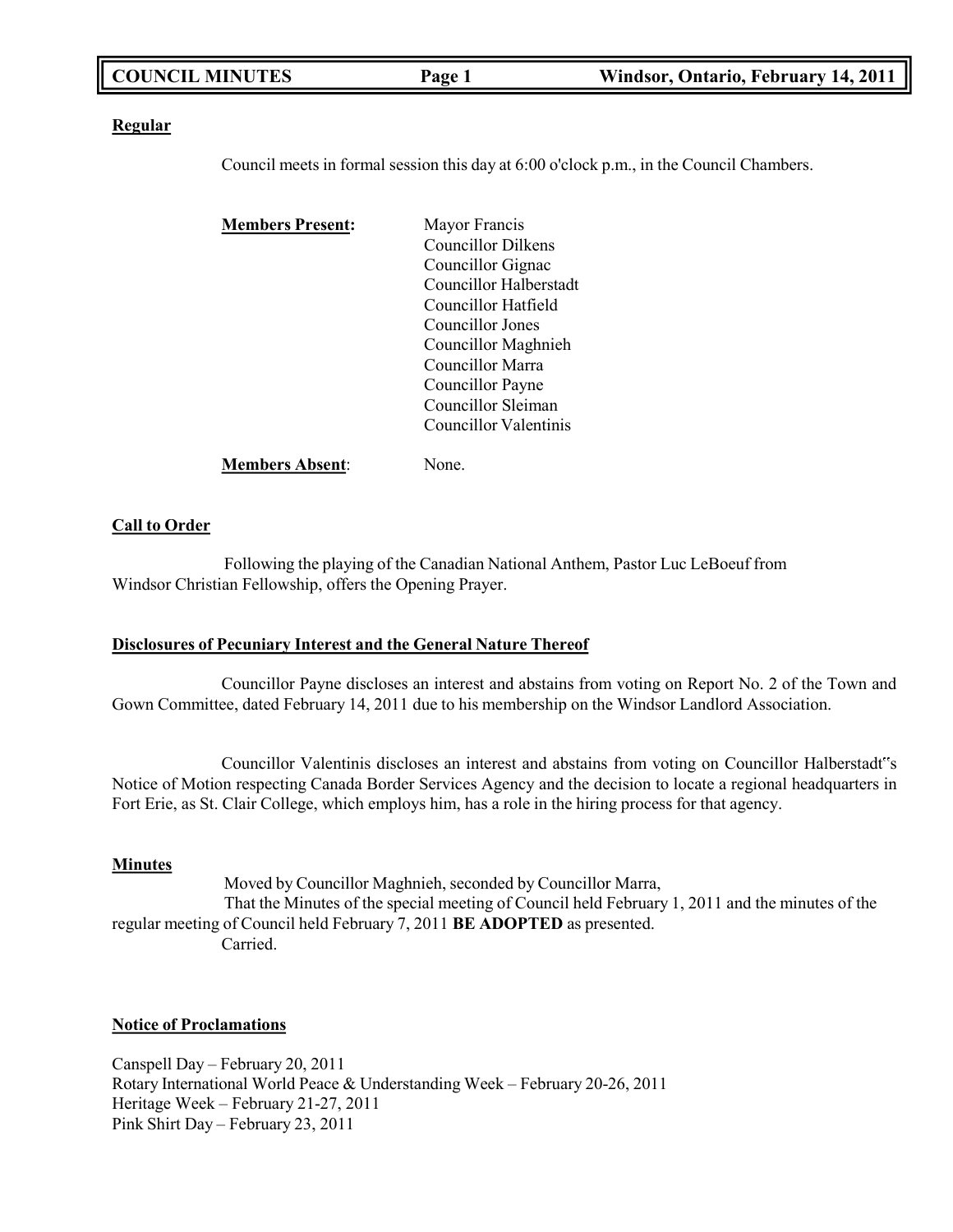## **COUNCIL MINUTES Page 2 February 14, 2011**

### **Committee of the Whole**

Moved by Councillor Payne, seconded by Councillor Sleiman,

That Council do now rise and move into Committee of the Whole with the Mayor presiding for the purpose of dealing with:

- (a) communication items;
- (b) consent agenda;
- (c) hearing requests for deferrals or referrals of any items of business;
- (d) hearing presentations and delegations;
- (e) consideration of business items;
- (f) consideration of Committee reports:
	- (i) **Report of Special In-Camera Meeting or other Committee as may be held prior to Council** (if scheduled); and
	- (ii) **Report No. 2 of the Town & Gown Committee** of its meeting held June 2, 2010; and
	- (iii) **Report No. 297 of the Windsor Heritage Committee** of its meeting held January 12, 2011; and
	- (iv) **Report No. 140 of the Windsor Licensing Commission** of its meeting held January 19, 2011; and
	- (v) **Report No. 141 of the Windsor Licensing Commission** of its meeting held January 19, 2011; and
	- (vi) **Report No. 142 of the Windsor Licensing Commission** of its meeting held January 19, 2011.

(g) consideration of by-laws 30-2011 through 32-2011 (inclusive). Carried.

## **Communications**

Moved by Councillor Valentinis, seconded by Councillor Dilkens,

**M46–2011** That the following Communication Items 1 to 5 and 7 to 17 inclusive, as set forth in the Council Agenda **BE REFERRED** as noted except Communication No. 6 which is dealt with as follows:

## **Communication No. 6:**

Moved by Councillor Hatfield, seconded by Councillor Marra,

**M47-2011** That the correspondence dated February 4, 2011 from the Essex Region Conservation Authority (ERCA) **BE RECEIVED** and further that the appointment of Councillor Bob Peterson of Kingsville as a representative from the Union Water Supply System (UWSS) to the Source Protection Committee **BE ENDORSED.**

Carried.

## **GCE2011**

| Item | From                                                 | <b>Description</b>                                                                                                                                                       |
|------|------------------------------------------------------|--------------------------------------------------------------------------------------------------------------------------------------------------------------------------|
|      | Association of<br>Municipalities of Ontario<br>(AMO) | AMO"s 2011 Pre-Budget Submission calls for Increased Infrastructure<br>Investment.<br><b>Chief Financial Officer and City Treasurer</b><br>Note & File<br><b>MMA2011</b> |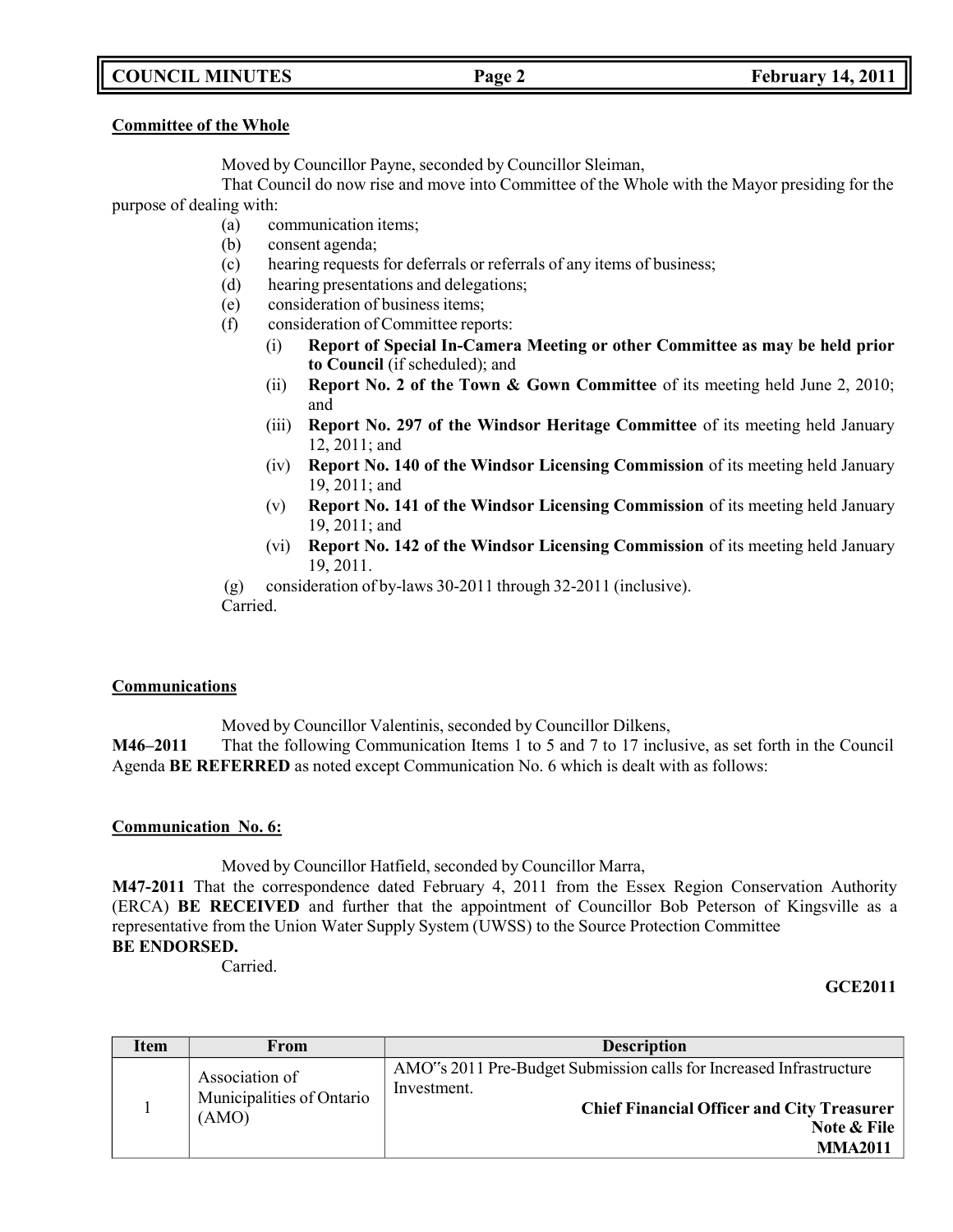**COUNCIL MINUTES Page 3 February 14, 2011**

|                |                               | Provincial Animal Welfare (PAWs) Group Announces Pilot Site                                                                                     |
|----------------|-------------------------------|-------------------------------------------------------------------------------------------------------------------------------------------------|
|                | Association of                | Program.                                                                                                                                        |
| $\overline{2}$ | Municipalities of Ontario     | <b>City Clerk/Licence Commissioner</b>                                                                                                          |
|                | (AMO)                         | <b>Fire Chief</b><br>Note & File                                                                                                                |
|                |                               | <b>MMA2011</b>                                                                                                                                  |
|                | Association of                | Call for Submissions - Peter J. Marshall 2011 Municipal Innovation                                                                              |
| $\mathfrak{Z}$ | Municipalities of Ontario     | Awards Competition.                                                                                                                             |
|                | (AMO)                         | Note & File<br><b>MMA2011</b>                                                                                                                   |
|                |                               | Ontario Health Plan for an Influenza Pandemic 2011 Steering Committee                                                                           |
|                | Association of                | - Terms of Reference.                                                                                                                           |
| $\overline{4}$ | Municipalities of Ontario     | <b>Community Development &amp; Health Commissioner</b>                                                                                          |
|                | (AMO)                         | Note & File                                                                                                                                     |
|                |                               | <b>MH2011</b>                                                                                                                                   |
|                |                               | Property Tax Relief - Low income Taxpayers.                                                                                                     |
| 5              | Pathway to Potential          | <b>Chief Financial Officer and City Treasurer</b><br><b>Community Development &amp; Health Commissioner</b>                                     |
|                |                               | <b>COUNCIL DIRECTION REQUESTED</b>                                                                                                              |
|                |                               | <b>SS/10488</b>                                                                                                                                 |
|                |                               | Source Protection Committee - Member from Union Water Supply                                                                                    |
|                |                               | System.                                                                                                                                         |
|                | <b>Essex Region</b>           | <b>COUNCIL DIRECTION REQUESTED</b>                                                                                                              |
| 6              | <b>Conservation Authority</b> | <b>City Planner</b>                                                                                                                             |
|                | (ERCA)                        | <b>City Engineer</b><br>Note & File                                                                                                             |
|                |                               | <b>GCE2011</b>                                                                                                                                  |
|                |                               | Consent Authority Agenda Record Hearing to be held on Wednesday,                                                                                |
|                | Secretary/Treasurer           | February 23, 2011, Council Chambers, 3rd Floor, Windsor City Hall, 350                                                                          |
| $\overline{7}$ | Committee of Adjustment       | City Hall Square West, Windsor.                                                                                                                 |
|                |                               | Note & File<br>ZC2011                                                                                                                           |
|                |                               | Revisions to Economic Revitalization Community Improvement Plan                                                                                 |
|                |                               | Resulting From Provincial Comments.                                                                                                             |
| 8              | Manager of Urban Design       | Note & File                                                                                                                                     |
|                |                               | SPL/10759                                                                                                                                       |
|                |                               | Application of Windsor Christian Fellowship for zoning amendment to                                                                             |
|                |                               | permit church, benevolence building, woman"s shelter, conference,                                                                               |
| 9              | Manager of Development        | retreat, pastoral residence, children"s" recreation, community garden,<br>kitchen and greenhouse uses for lands located at 4490 7th Concession. |
|                | Applications                  |                                                                                                                                                 |
|                |                               | Note & File                                                                                                                                     |
|                |                               | ZB/10901                                                                                                                                        |
|                |                               | Application of Viorel Bruda for a zoning amendment to permit change                                                                             |
|                |                               | from Commercial District 1.4 to Residential District 3.1 to permit the                                                                          |
| 10             | Manager of Development        | redevelopment and the reuse of the building for a Class II private long                                                                         |
|                | Applications                  | term care facility for lands located at 755 Louis Avenue.<br>Note & File                                                                        |
|                |                               | ZB/10876                                                                                                                                        |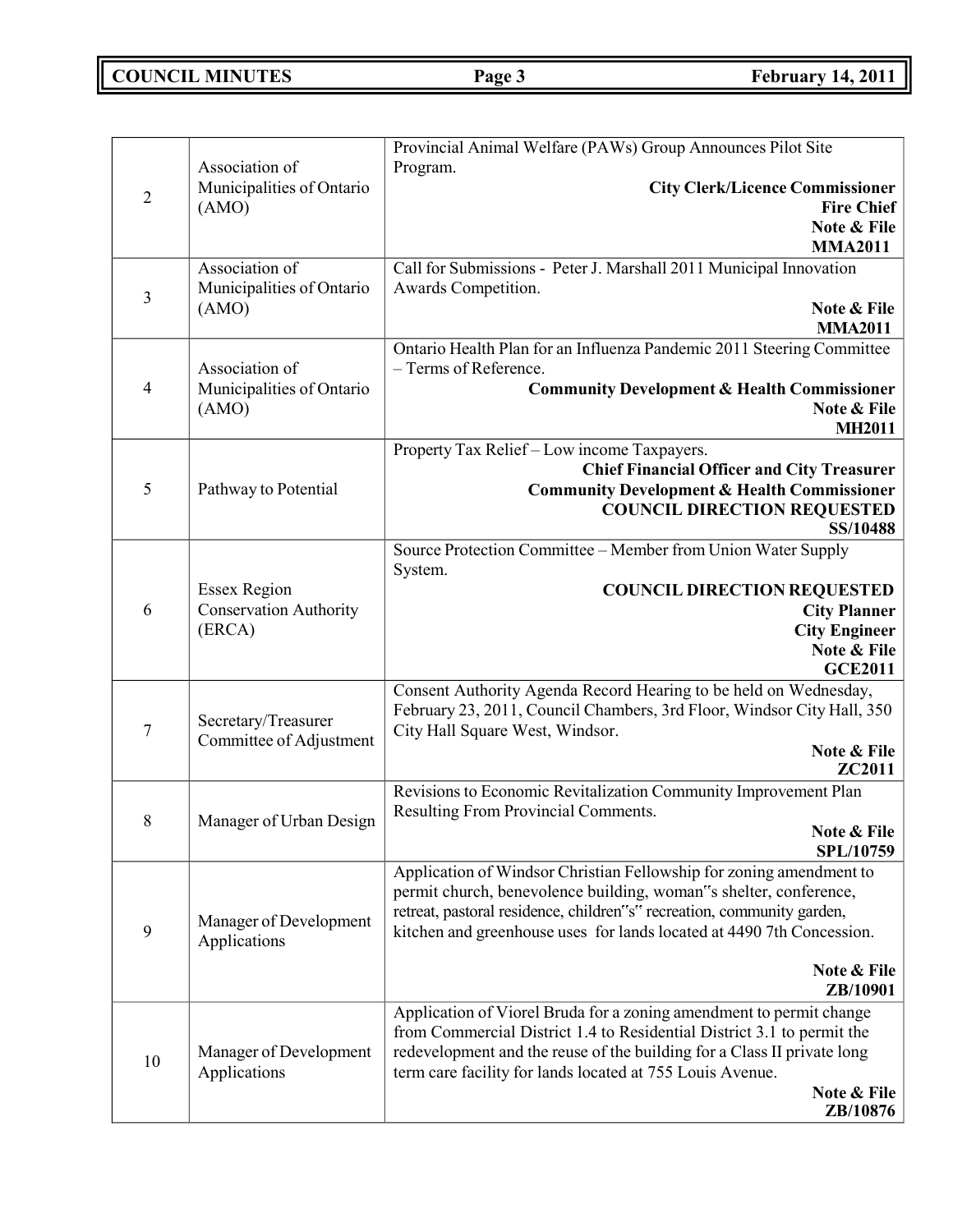## **COUNCIL MINUTES Page 4 February 14, 2011**

|                              |                              | Application of AMICA (Windsor) Inc. for a zoning amendment to permit        |
|------------------------------|------------------------------|-----------------------------------------------------------------------------|
|                              |                              | removing a requirement for an access gate to separate the Riverside Drive   |
| Manager of Development<br>11 |                              | East and Pleasant Place for lands located at 4909 Riverside Drive East.     |
|                              | Applications                 | Note & File                                                                 |
|                              |                              | ZB/10887                                                                    |
|                              |                              | Application of NLC Management Ltd. for zoning amendment to permit a         |
| 12                           | Manager of Development       | parking lot (temporary) for lands located at 801-819 Ouellette Avenue.      |
|                              | Applications                 | Note & File                                                                 |
|                              |                              | ZB/10902                                                                    |
|                              |                              | Tender 14-10 - Esdras Avenue Sewer, Watermain & Road Rehabilitation         |
| 13                           | City Engineer                | from Wyandotte Street East to the Canadian National Railway (CNR).          |
|                              |                              | Note & File                                                                 |
|                              |                              | SW/10907                                                                    |
|                              |                              | 2011 Residential Waste Collection Service Levels.                           |
| 14                           | City Engineer                | Note & File                                                                 |
|                              |                              | <b>SW2011</b>                                                               |
|                              |                              | Minutes of meeting held January 18, 2011( <i>previously distributed</i> for |
| 15                           | Windsor Accessibility        | members of Council only) (copy available upon request)                      |
|                              | <b>Advisory Committee</b>    | Note & File                                                                 |
|                              |                              | <b>MB2011</b>                                                               |
|                              |                              | Minutes of meeting held January 18, 2011( <i>previously distributed</i> for |
| 16                           | Museum Advisory              | members of Council only) (copy available upon request)                      |
|                              | Committee                    | Note & File                                                                 |
|                              |                              | <b>MB2011</b>                                                               |
|                              |                              | Minutes of meeting held February 3, 2011( <i>previously distributed</i> for |
| 17                           | Windsor-Essex County         | members of Council only) (copy available upon request)                      |
|                              | <b>Environment Committee</b> | Note & File                                                                 |
|                              |                              | <b>MB2011</b>                                                               |

Carried.

## **Consent Agenda**

Moved by Councillor Gignac, seconded by Councillor Halberstadt,

That the following Consent Agenda and the recommendations contained in the administrative reports **BE APPROVED** as amended:

Item 2 Windsor International Airport, Amendment to the Federal Option to Purchase Agreement Item 4 Parks Equipment Tenders #11-11, 12-11 & 18-11

Carried.

## **Deferrals and/or Referrals and Withdrawals**

## **Item 1 - POA Program Continuation**

At the request of Councillor Gignac, the report of the City Clerk dated February 2, 2011, entitled "POA Program Continuation" is being deferred to the February 28, 2011 meeting of Council to allow administration to provide further information respecting the POA Program.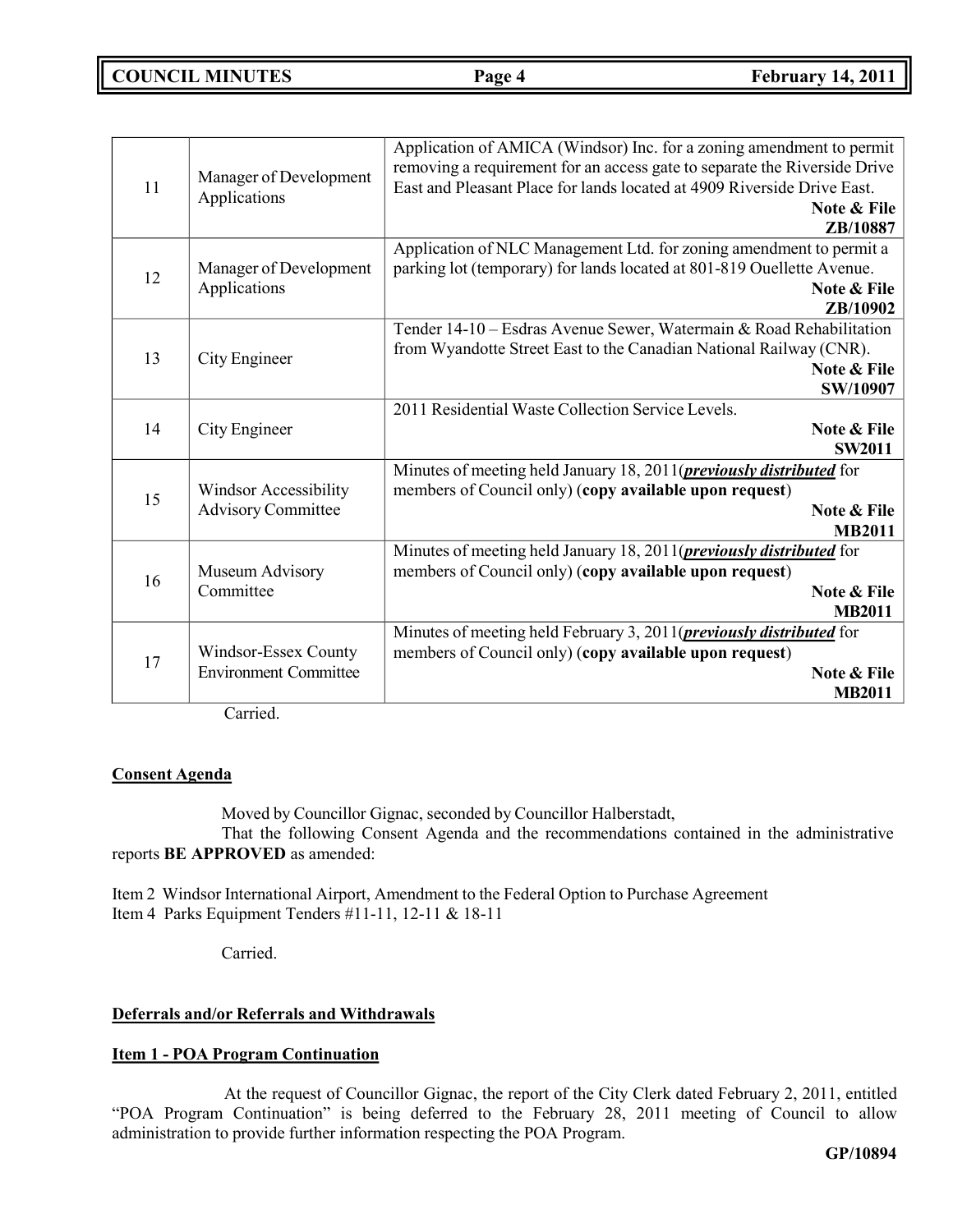## **COUNCIL MINUTES Page 5 February 14, 2011**

## **Report No. 2 of the Town and Gown Committee**

## **Joseph Papic, Chair of the Windsor Landlord Association**

Joseph Papic, Chair of the Windsor Landlord Association, appears before Council to request that Council defer consideration of Report No. 2 of the Town and Gown Committee, as he is of the opinion that proper procedure was not followed on June 2, 2010 when the subject matter was originally considered at the Committee.

> **Clerk's Note**: No motion to defer this matter is put forward by Council, therefore the issue will be dealt with as scheduled.

**Presentations & Delegations:**

## **DELEGATIONS**

## **2011 Public Works, Capital Budget Pre-Approval**

## **David Hanna, resident of Ward 1**

David Hanna, resident of Ward 1, appears before Council to speak in support of the administrative recommendation respecting the first charge to the 2011 Capital Budget, in order to take advantage of the competitive bidding for infrastructure projects, and concludes by providing a brief overview of certain sections of Windsor that require immediate infrastructure repairs.

### **AFB/10824** 5

(For final disposition of this matter, see Clause **CR73/2011** in Schedule "A" attached hereto.)

## **Report No. 2 of the Town and Gown Committee**

## **Joseph Papic, Chair of the Windsor Landlord Association**

Joseph Papic, Chair of the Windsor Landlord Association, appears before Council to request that Council reject the Town & Gown Committee report of its meeting held June 2, 2010, suggesting that the recommendations were not presented to the Committee members and approved at the June 2, 2010 meeting, and concludes by requesting that the committee report be referred back to the committee for consideration of the recommendations as outlined in the committee report.

Moved by Councillor Maghnieh, seconded by Councillor Marra, **M48-2011** That **Report No. 2 of the Town & Gown Committee** of its meeting held June 2, 2010, **BE ADOPTED** as presented. Carried. Councillor Payne discloses an interest and abstains from voting on this matter.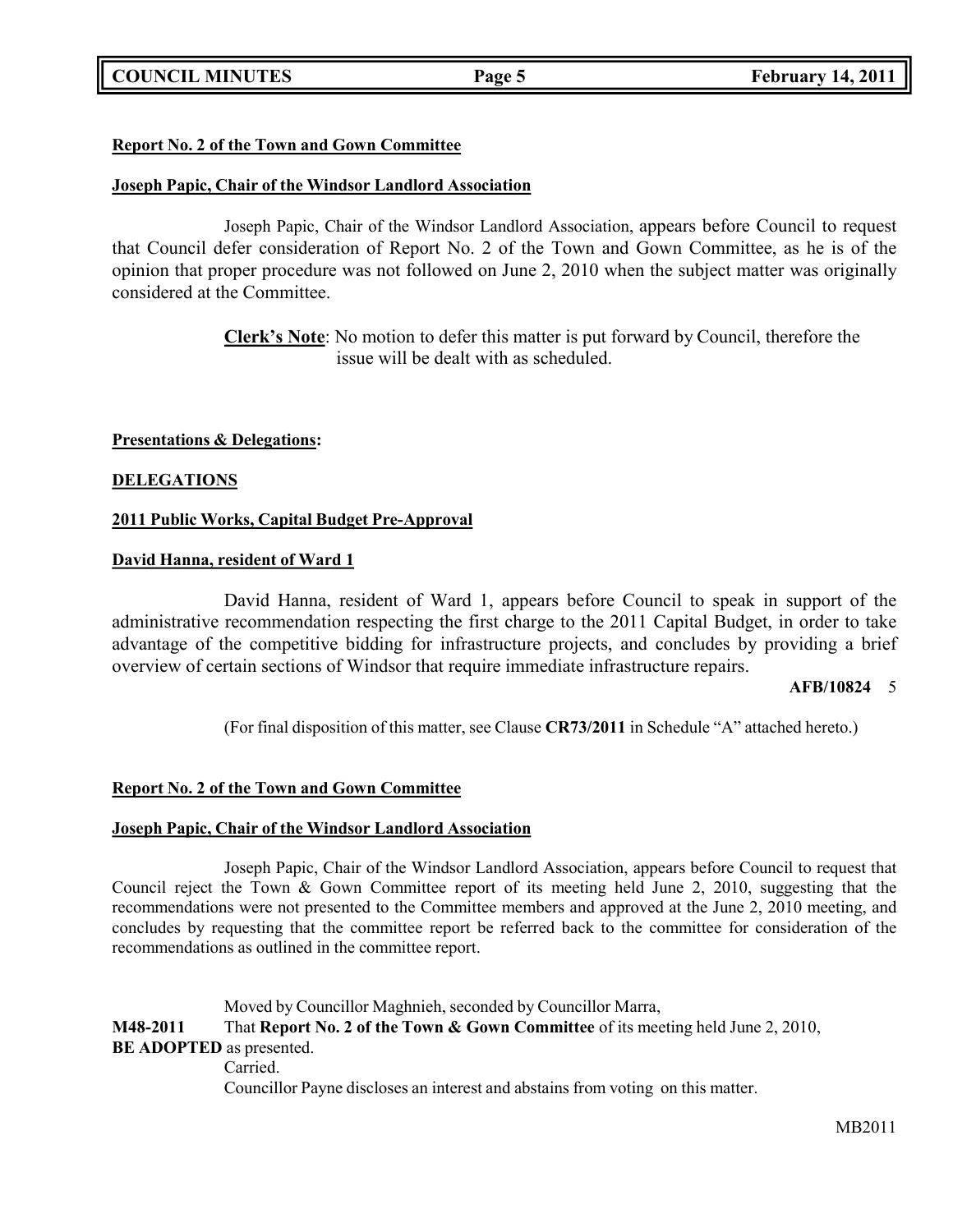| <b>COUNCIL MINUTES</b> | Page 6                                                                                                                                                                                               |                                                                                    | February 14, 2011 $\parallel$              |
|------------------------|------------------------------------------------------------------------------------------------------------------------------------------------------------------------------------------------------|------------------------------------------------------------------------------------|--------------------------------------------|
|                        | <u>Regular Business Items (for final disposition of these matters see Schedule "A" attached)</u>                                                                                                     |                                                                                    |                                            |
|                        | Item 3 College Avenue Bridge – Capital Budget                                                                                                                                                        |                                                                                    |                                            |
|                        | <b>Consideration of Committee Reports</b>                                                                                                                                                            |                                                                                    |                                            |
| M49-2011               | Moved by Councillor Maghnieh, seconded by Councillor Marra,<br>That Report No. 297 of the Windsor Heritage Committee of its meeting held<br>January 12, 2011, BE ADOPTED as presented.               |                                                                                    |                                            |
|                        | Carried.                                                                                                                                                                                             |                                                                                    | MB2011                                     |
| M50-2011               | Moved by Councillor Maghnieh, seconded by Councillor Marra,<br>That Report No. 140 of the Windsor Licensing Commission of its meeting held<br>January 19, 2011, BE ADOPTED as presented.<br>Carried. |                                                                                    |                                            |
|                        |                                                                                                                                                                                                      |                                                                                    | MB2011                                     |
| M51-2011               | Moved by Councillor Maghnieh, seconded by Councillor Marra,<br>That Report No. 141 of the Windsor Licensing Commission of its meeting held<br>January 19, 2011 BE ADOPTED as presented.              |                                                                                    |                                            |
|                        | Carried.                                                                                                                                                                                             |                                                                                    | MB2011                                     |
| M52-2011               | Moved by Councillor Maghnieh, seconded by Councillor Marra,<br>That Report No. 142 of the Windsor Licensing Commission of its meeting held January 19,<br>2011, BE ADOPTED as presented.             |                                                                                    |                                            |
|                        | Carried.                                                                                                                                                                                             |                                                                                    | MB2011                                     |
| <b>By-laws</b>         |                                                                                                                                                                                                      |                                                                                    |                                            |
| first and second time: | Moved by Councillor Payne, seconded by Councillor Sleiman,<br>That the following By-laws No. 30-2011 through 32-2011 (inclusive), be introduced and read a                                           |                                                                                    |                                            |
| 30-2011                | BY-LAW<br>TO.<br><b>ADOPT</b><br><b>THE</b><br>$A^{\cdot\cdot}$<br><b>IMPROVEMENT</b><br><b>PLAN</b><br><b>FOR</b><br>COMMUNITY IMPROVEMENT PROJECT AREA"                                            | <b>REVITALIZATION</b><br>ECONOMIC<br><b>THE</b><br><b>LOCAL</b><br><b>ECONOMIC</b> | <b>COMMUNITY</b><br><b>DIVERSIFICATION</b> |

ור

31-2011 "A BY-LAW TO AUTHORIZE THE TEMPORARY BORROWING OF MONEY FOR CURRENT EXPENDITURES FOR 2011"

32-2011 "A BY-LAW TO CONFIRM THE PROCEEDINGS OF THE COUNCIL OF THE CORPORATION OF THE CITY OF WINDSOR AT ITS MEETING HELD ON THE FOURTEENTH DAY OF FEBRUARY, 2011"

Carried.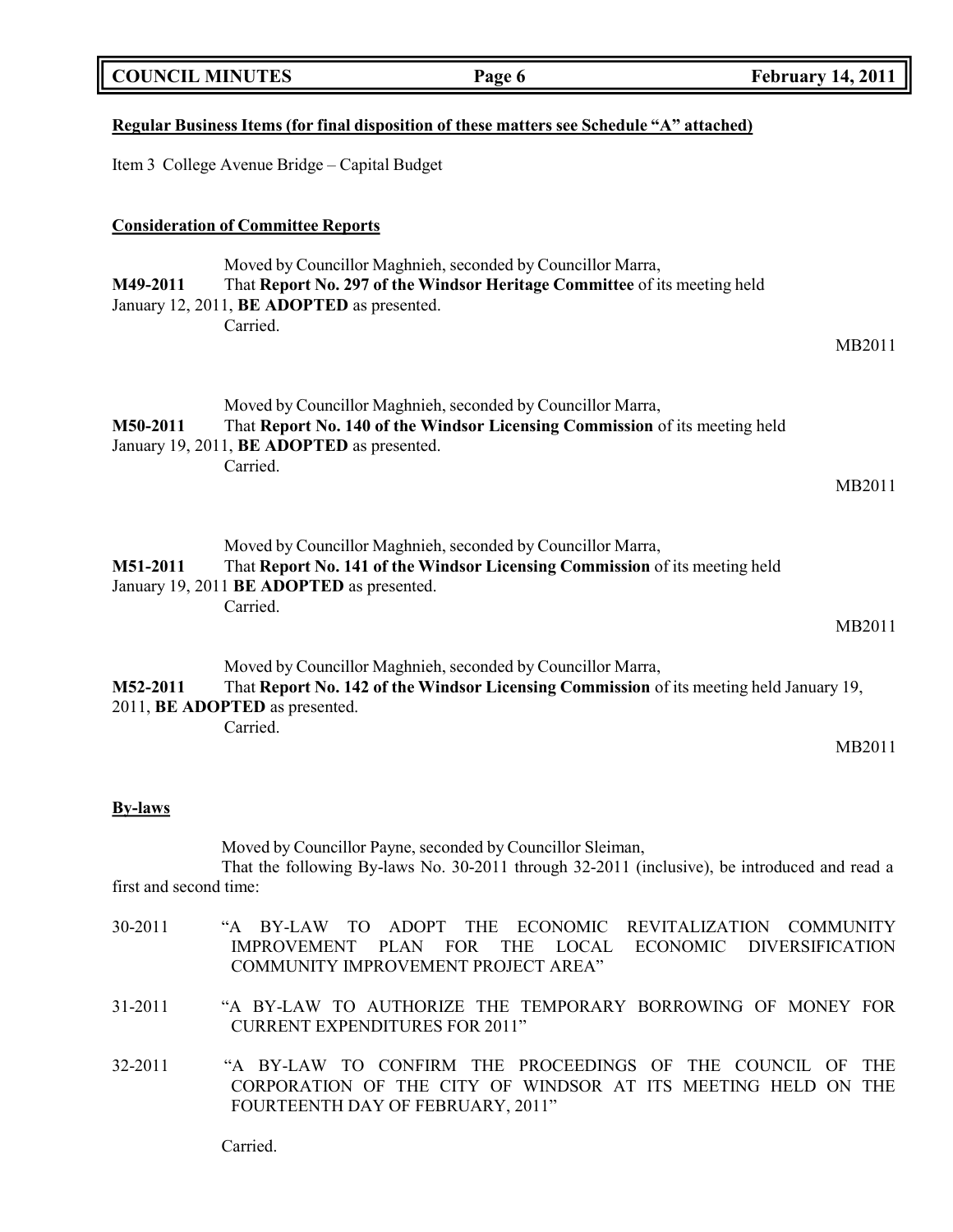| <b>COUNCIL MINUTES</b><br><b>February 14, 2011</b><br>Page 7 |
|--------------------------------------------------------------|
|--------------------------------------------------------------|

Moved by Councillor Valentinis, seconded by Councillor Dilkens,

That the Committee of the Whole does now rise and report to Council respecting the business items considered by the Committee:

- **1) Communication Items (as amended)**
- **2) Consent Agenda (as presented)**
- **3) Items Deferred**
- **Items Referred**
- **4) Consideration of the Balance of Business Items (see Schedule "A")**
- **5) Committee Reports (as presented)**
- **6) By-laws given first and second readings (as presented)**

Carried.

## **Notices of Motion**

Moved by Councillor Halberstadt, seconded by Councillor Jones,

**M54-2011** That Rule 13.9(a) of the Procedure By-law regarding business not already before Council

**BE WAIVED**, to permit Councillor Halberstadt to introduce a motion for consideration without prior notice

respecting the Canada Border Services Agency (CBSA) decision to locate a regional headquarters in Fort Erie.

Carried.

Councillor Valentinis discloses an interest and abstains from voting on this matter. Councillor Marra was absent from the meeting when the vote was taken on this matter.

Moved by Councillor Halberstadt, seconded by Councillor Jones,

**M55-2011** That Windsor City Council **URGE** Canada"s Public Safety Minister Vic Toews to **ESTABLISH** a moratorium on the Canada Border Services Agency (CBSA) decision to locate a regional headquarters in Fort Erie, initially resulting in the loss of 18 jobs at Windsor"s CBSA administration offices, until such time as the full disclosure of the impact on jobs, security and trade are made available to the public; and further, that this motion **BE FORWARDED** to Essex County Council for their consideration and endorsement.

## Carried.

Councillor Valentinis discloses an interest and abstains from voting on this matter. Councillor Marra was absent from the meeting when the vote was taken on this matter.

GF/10922

## **Third Reading of By-laws**

Moved by Councillor Gignac, seconded by Councillor Halberstadt,

That the following By-laws No. 30-2011 through 32-2011 (inclusive), having been read a first and second time be now read a third time and finally passed and that the Mayor and Clerk **BE AUTHORIZED** to sign and seal the same notwithstanding any contrary provision of the Council.

Carried.

Councillor Marra was absent from the meeting when the vote was taken on this matter.

## **Petitions**

None presented.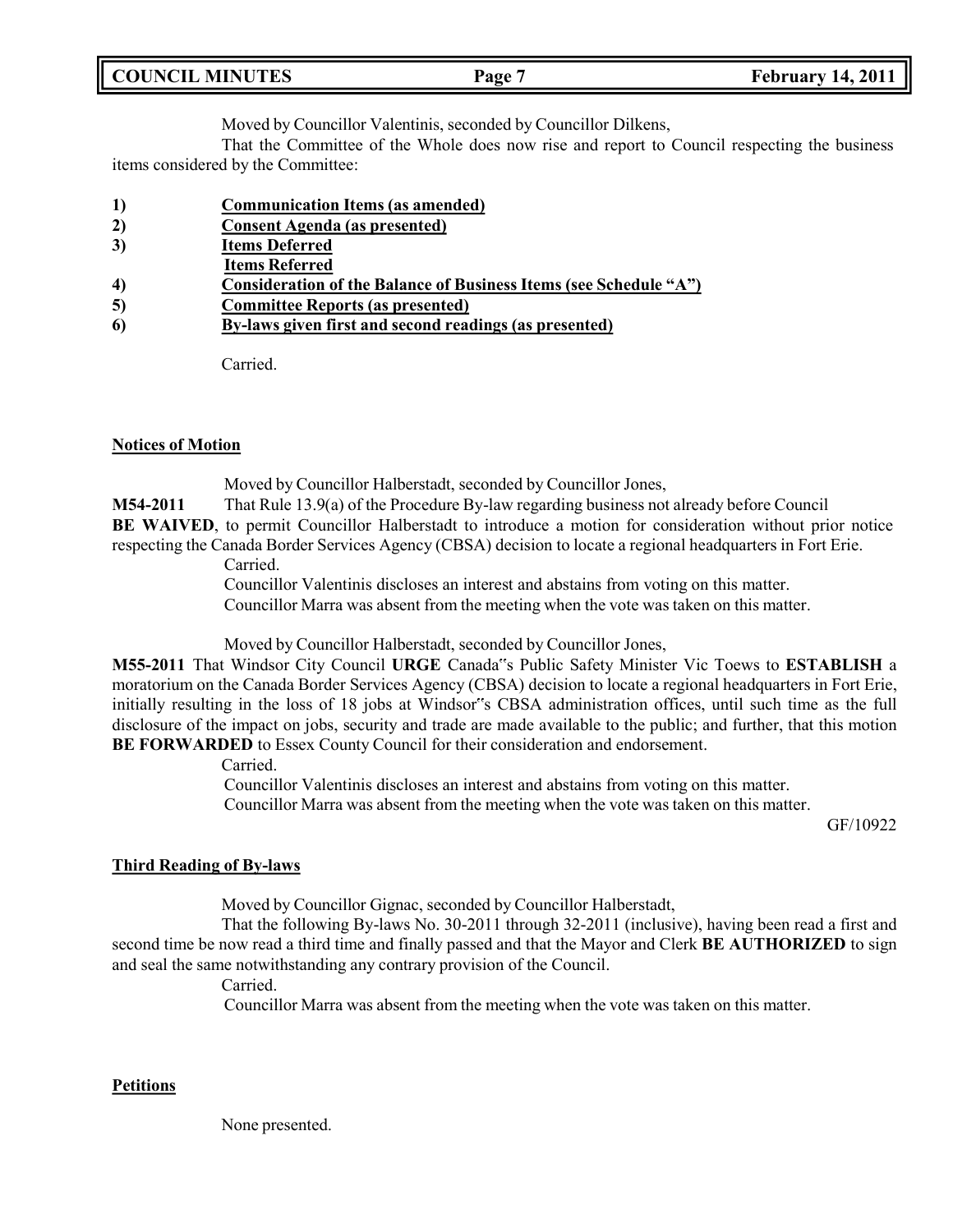### **Council Questions**

Moved by Councillor Maghnieh, seconded by Councillor Jones, **M53-2011** That the Council Questions arising from the previous meeting of Council and listed by the Clerk **BE NOW CONSIDERED** for purposes of discussion, and further, that the Administration **BE DIRECTED** to proceed with the necessary actions to respond to the Council Questions consistent with Council"s instructions. Carried.

Councillor Marra was absent from the meeting when the vote was taken on this matter.

ACOQ2011

### **Adjournment**

Moved by Councillor Payne, seconded by Councillor Sleiman, That this Council meeting stand adjourned until the next regular meeting of Council or at the call

## of the Mayor.

Carried.

Accordingly, the meeting is adjourned at 7:05 o'clock p.m.

**MAYOR**

## **THIS IS A DRAFT COPY**

## **DEPUTY CITY CLERK/SENIOR MANAGER OF COUNCIL SERVICES**

**SUPERVISOR OF COUNCIL SERVICES**

# **CITY CLERK**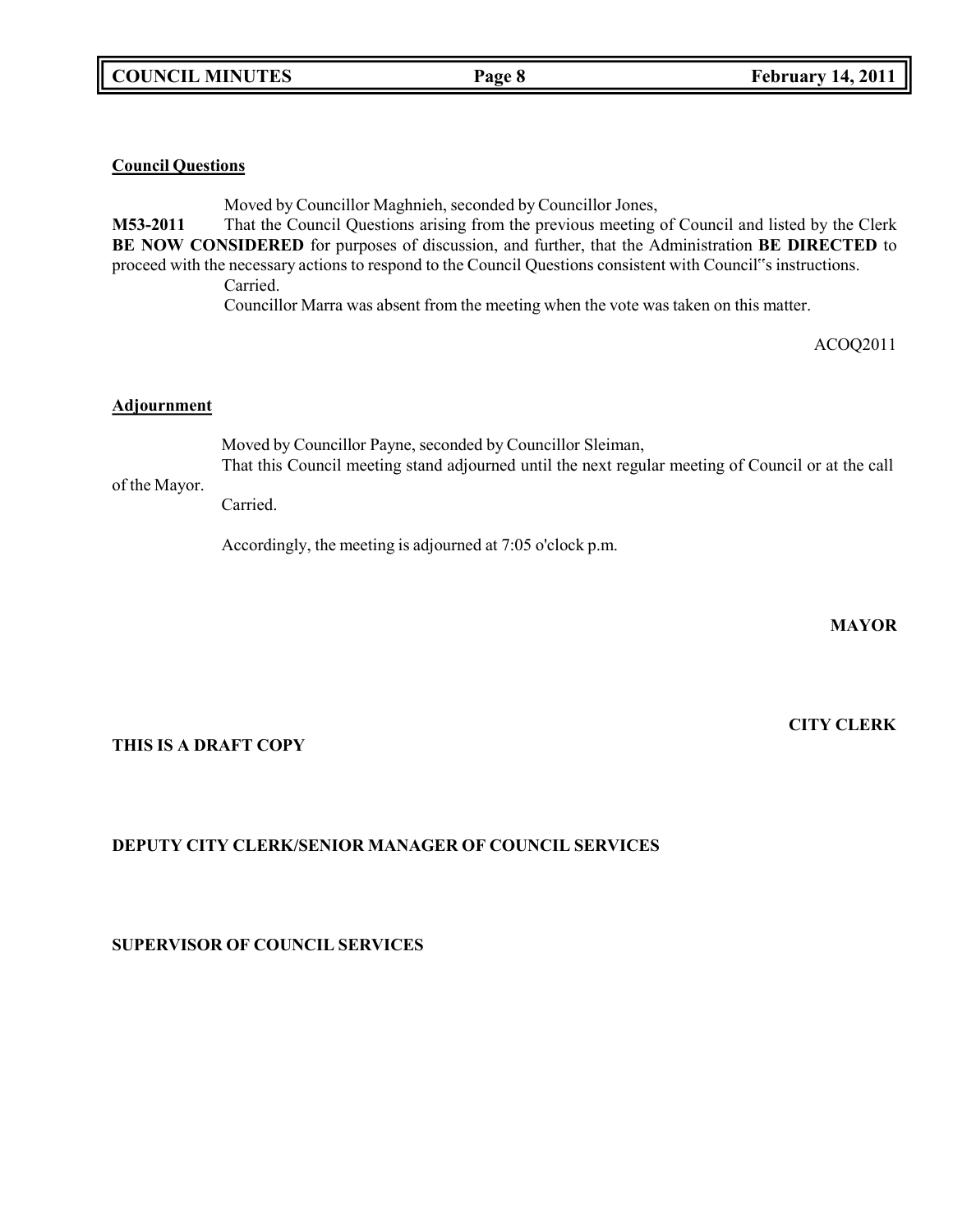## **COUNCIL MINUTES Page 9 February 14, 2011**

Marra Maghnieh

### CR68/2011

That the report of the City Clerk dated February 2, 2011 entitled "POA Program Continuation" **BE DEFERRED** to the February 28, 2011 meeting of council to allow administration to provide further information respecting the POA Program.

Carried.

Report Number **15076 GP/10894** 1

Gignac Halberstadt

### CR69/2011

That **APPROVAL BE GIVEN** to pursue an amendment to the Option to Purchase Agreement between The Corporation of the City of Windsor and Her Majesty The Queen in Right of Canada for the Windsor Airport lands, to include a "Non-disturbance" clause for leases which were not in existence on the date the Option to Purchase agreement was executed, satisfactory in form to the City Solicitor, and in technical content to the City Engineer; and

That the Chief Administrative Officer and City Clerk **BE AUTHORIZED** to execute the Amendment to the Option to Purchase between The Corporation of the City of Windsor and Her Majesty The Queen in Right of Canada, for this purpose.

Carried.

Report Number **15068 APM/9795 C2**

Hatfield Marra

### CR70/2011

THAT Council **CONFIRM** the expenditure of up to \$1,500,000. to undertake a "temporary" replacement of the College Avenue Bridge (#109) as outlined in CR 289/2009; and

THAT Council **AUTHORIZE** hiring of Dillon Consulting Inc. to undertake the request for proposal (RFP) for an upset fee limit of \$50,700 plus HST and that the Chief Administrative Officer and City Clerk **BE AUTHORIZED** to sign the agreement subject to technical content by the City Engineer and legal content by the City Solicitor; and

THAT Administration **REPORT BACK TO COUNCIL** the results of the RFP.

Carried. Councillor Payne voting nay.

Report Number **14269 AFB/10824 3**

Gignac Halberstadt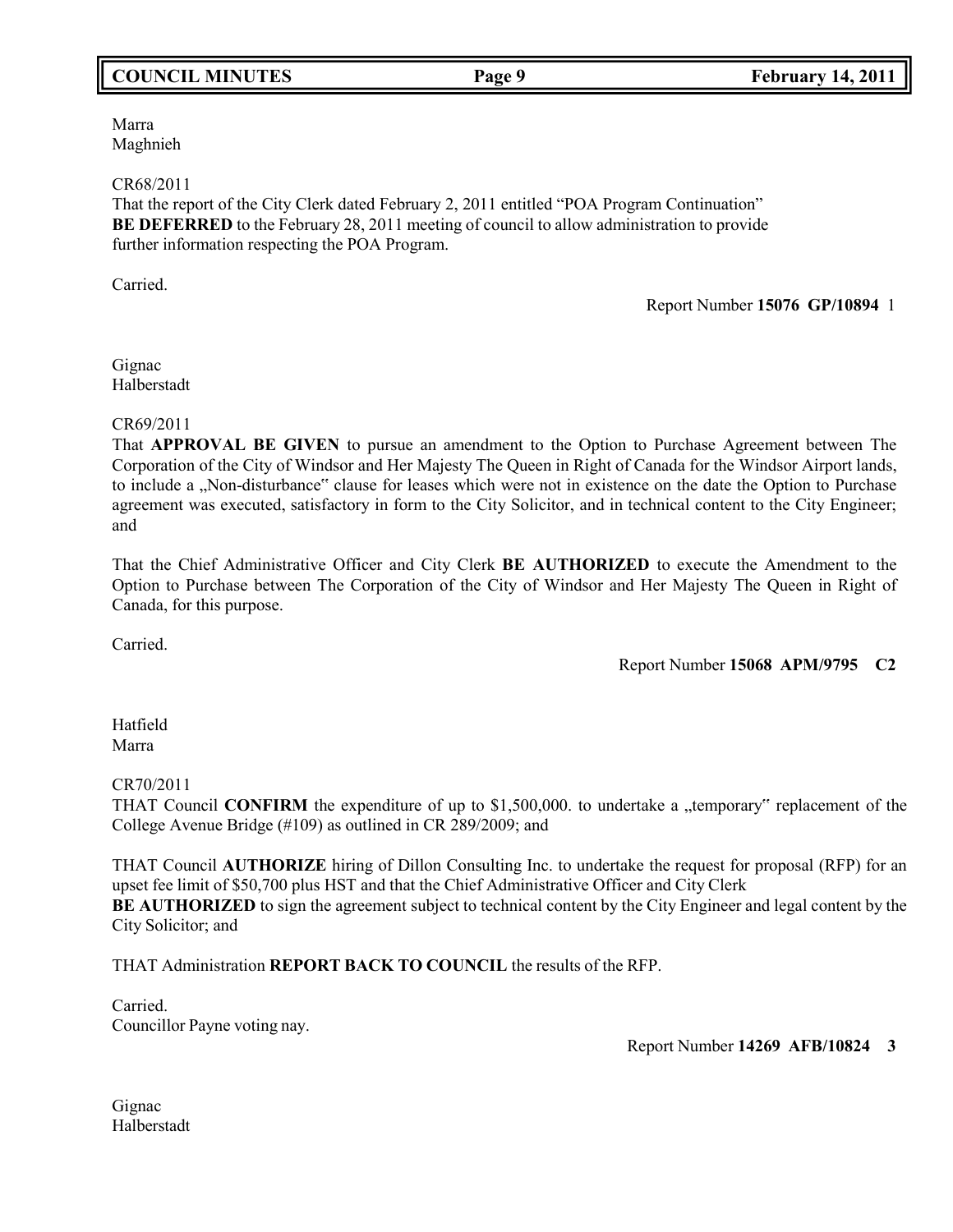## **COUNCIL MINUTES Page 10 February 14, 2011**

### CR72/2011

To **ACCEPT** the low tender from G.C. Duke Equipment Limited, 1184 Plains Rd. E, Burlington, Ontario L7S 1W6, on Item B Tender #11-11 for one (1) 16 ft. Model HR9016 Jacobsen. Total tender price \$68,519.81 including HST; and

To **ACCEPT** the low tender from Turf Care Products Canada Limited, 200 Pony Drive, Newmarket, Ontario, L3Y 7B6 on Item A Tender #11-11 for four (4) 10" Toro Model Groundsmaster 4000D. Total tender price \$177,123.32 including HST; and

To **ACCEPT** the low tender from Jacobs Farm Equipment Ltd., Box 250 – 605 Talbot St. N. Essex, Ontario, N8M 2Y3, on tender #12-11 for two (2) Kubotu L3940HSTCC3 Tractors and seven (7) Kubotu L3940HST-3 Tractors. Total tender price \$283,383.66 including HST; and

To **ACCEPT** the low tender from G.C. Duke Equipment Limited, 1184 Plains Rd. E, Burlington, Ontario L7S 1W6, on Tender #18-11 for one (1) Kut-Kwick Model SSM38-72D slope mower. Total tender price \$75,371.00 including HST; and

To **APPROVE** funding for one 16ft mower, one 10ft mower, 9 tractors and one slope mower for a total costs of \$424,654 (including the non-refundable HST) from the Waste/Recycling transition project 7105001 and the balance of \$119,643 from the Park"s Department equipment depreciation account;

And to **AUTHORIZE** the Supervisor of Purchasing to issue Purchase Orders for the above noted equipment.

Carried.

Report Number **15078 SR/10896 SR/10897 SR10898 SR/10899** C4

Maghnieh Dilkens

## CR73/2011

- **I.** That Council **APPROVE** an amount of \$19,178,400 as detailed in Appendix "A", representing a first charge to the 2011 Capital Budget, in order to take advantage of competitive bidding for infrastructure projects.
- **II.** That, in order to proceed with construction of the projects listed as Appendix "A" herein, funding for which is submitted as part of the 2011 Capital Works Budget, the City Engineer **BE AUTHORIZED** to proceed with the Award of Tenders to the low bidders, subject to the tenders meeting project specifications and being within the approved budget and subject to the terms and conditions of the City"s Purchasing By-law 400-2004 (as amended); and that the Chief Administrative Officer and City Clerk **BE AUTHORIZED** to sign contracts with the low Tenderers, satisfactory in form to the City Solicitor, in financial content to the Chief Financial Officer and City Treasurer, and in technical content to the City Engineer.
- **III.** That the City Engineer **BE REQUIRED** to provide a reconciliation report to Council once all projects listed in Appendix "A" have been tendered.

Carried.

Report Number **14993 AFB/10824 5**

Appendices Projects List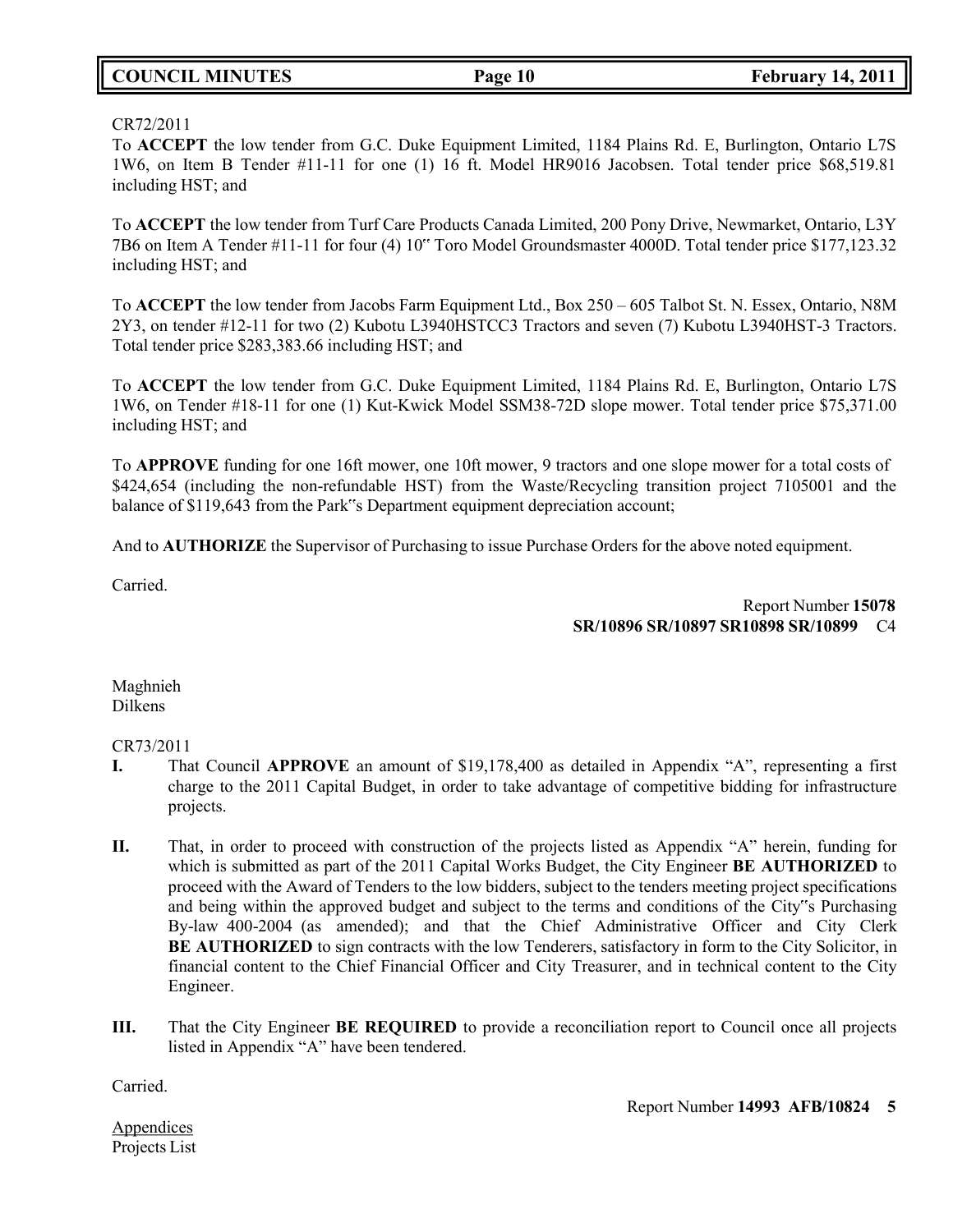**ADOPTED** by Council at its meeting held February 14, 2011 [**M48-2011**] RB

Windsor, Ontario, February 14, 2011

## **REPORT NO. 2** of the **TOWN AND GOWN COMMITTEE**

of its meeting held June 2, 2010 Meeting Room 407, 400 City Hall Square East

**Present:** John Fairley, Co-Chair Councillor Ron Jones Jane Boyd Janette Calandra Justin Fox Jeff Noonan Diane Rawlings Andrea Rocheleau

Your Committee submits the following recommendations:

That the report of the Planning Department entitled "Process to Commission a Planning Study – University Area" dated February 19, 2009 **BE RECEIVED**.

That a planning study **BE COMMISSIONED** to study neighbourhood planning issues in the University area.

That Council **RECOMMEND APPROVAL** of \$60,000 for preparation of the University Area Planning Study that was not identified as part of the 2009 Budget Process.

That a future report for City Council **BE PREPARED** that identifies the scope, structure, work program, and terms of reference for consulting services to prepare a University Area Planning Study report in consultation with the Town & Gown Committee and further, that the University of Windsor **BE CONSULTED** throughout the process.

**NOTE;** The Report of the Planner II – Land Information dated February 19, 2009 is *attached* as background information.

**CHAIR** 

COMMITTEE COORDINATOR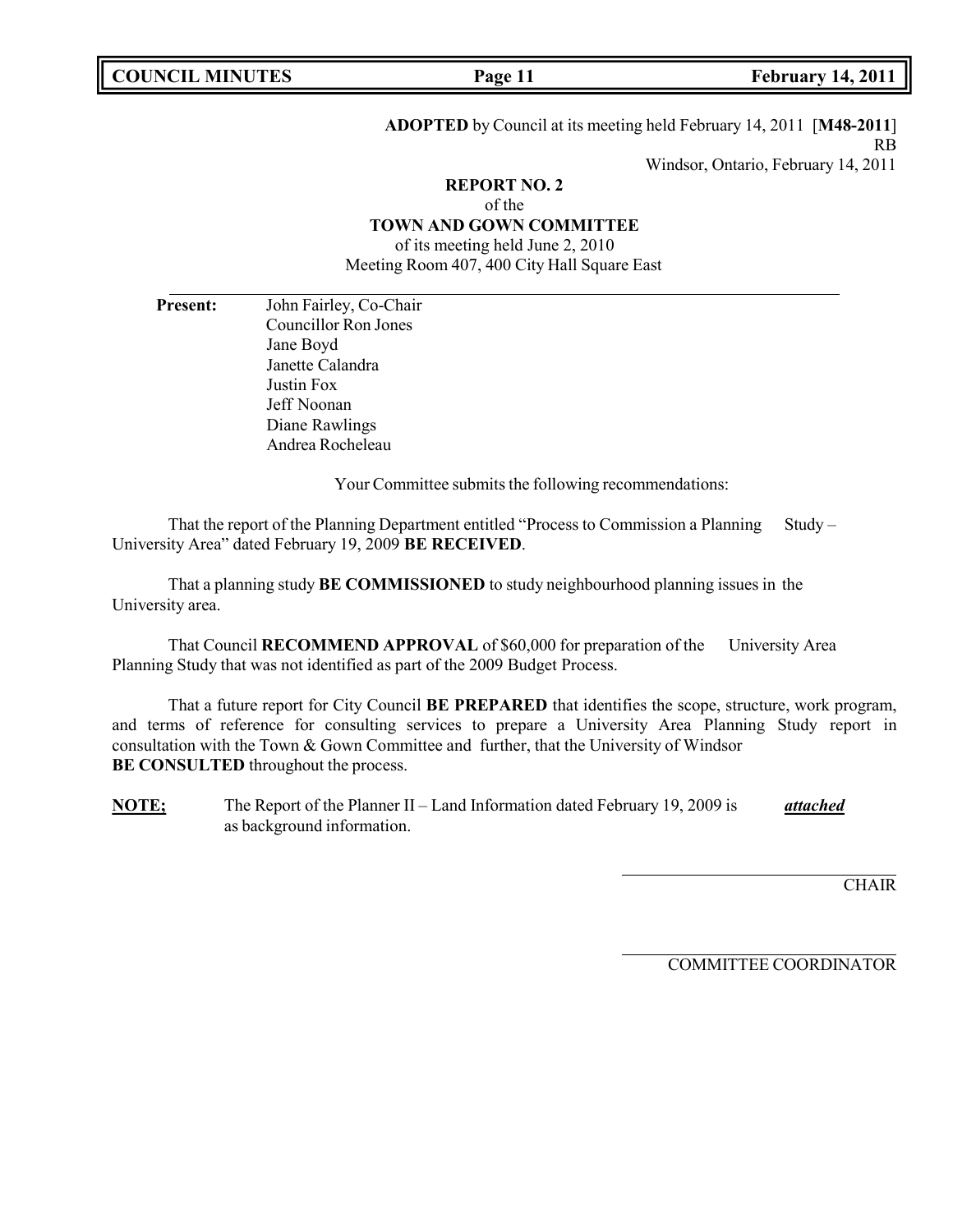**ADOPTED** by Council at its meeting held February 14, 2011 [**M49-2011**] SV

Windsor, Ontario February 14, 2011

## **REPORT NO. 297**

of the **Windsor Heritage Committee** at its meeting held January 12, 2011 5:30 o"clock p.m. Meeting Room 406, 400 City Hall Square East

**Present: Robin Easterbrook, Chair Councillor Percy Hatfield Councillor Fulvio Valentinis Noreen Slack Lynn Raeburn Baker Simon Chamely Dr. Paul DeMarco Gudrin Bildfell Jeffrey Mellow Janis Marchand**

Your Committee submits the following recommendation:

Moved by P. Hatfield, seconded by P. DeMarco

That the Hong Family House at 1566 Pillette Road (Plan 1063 Lot 40) **BE DESIGNATED** under Part IV of the Ontario Heritage Act, for the reasons *attached*.

That in accordance with the *Ontario Heritage Act*, Notice of Intention to Designate the following property **BE GIVEN,** as amended, to remove the inclusion of **"**Interior feature that contributes to the architectural value of the Hong Family House:

o Living-room ceiling with plaster in a radial pattern from an oval centre",

**Owner:** Patricia Hong

**Property:** 1566 Pillette Road (Plan 1063 Lot 40)

## **Description of Historic Place**

The Hong Family House is on the east side of Pillette Road, between the Canadian National Railroad and Tecumseh Road East. The house was built in 1928 in an exotic Tudor Revival style, and has been in continuous use. It has been occupied by the Hong family, early Chinese-Canadian immigrants and their descendants, since 1953.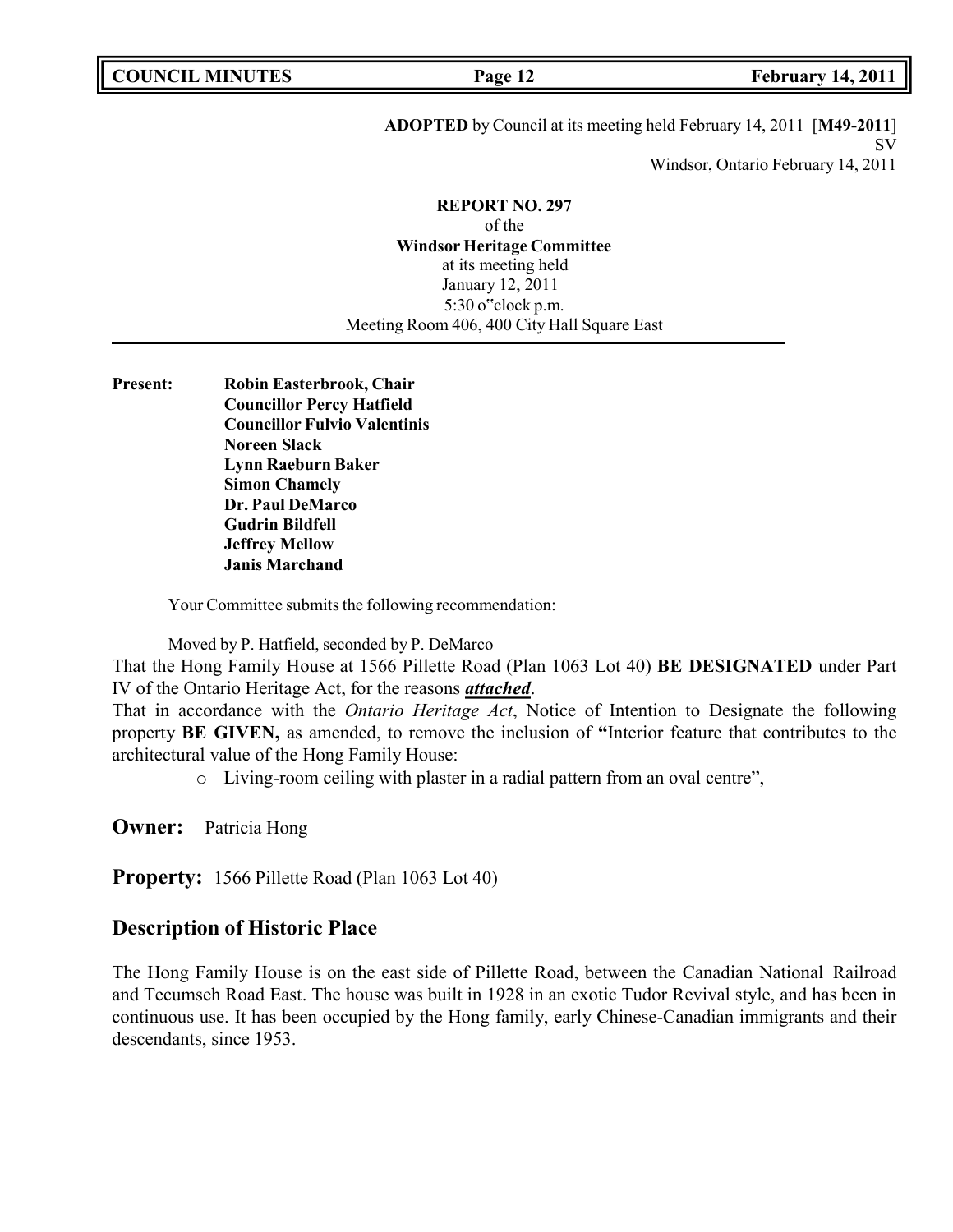## **Heritage Value**

## **Architectural Importance:**

This house, built in 1928, is of an exotic Tudor Revival style, one-and-one-half storeys, with stucco halftimbering (including diagonal and curved members) on the second floor, brick on the first floor (red mixed with grey including periodic projected bricks), and a shaped-block foundation. The asymmetrical façade includes a projected centre-left porch with brick piers supporting offset short wood posts, a group of three second-floor windows under a shingled triangular gable, and a high-pitch dormer that is inset at its base. The front window set is surrounded by red bricks on the sides and alternating red and grey on the lintel. The roof has slopes of two or more angles, flared in or out toward the base. Against the right side is tall, rectangular brick chimney with two chimney pots. A garage is attached to the left front corner; it repeats the offset porch posts, and has a flared roof and panelled doors.

## **Contextual Importance:**

The Tudor Revival house addressed 1566 Pillette Road was built in 1928 in the village of Ford City, later East Windsor, and since 1935 part of the City of Windsor. It originally had a street address of 1068 Pillette and was changed to its present address about 1937.

The home was one of the first houses of the Reaume Organization "Country Club District" development. The Reaume Organization flagship model homes were Tudor Revival designs. The builder was David Guitard.

New home construction stopped with the Great Depression in late 1929. About half the lots facing Pillette Road between the CN Railroad and Tecumseh Road East were built on, including the neighbours on either side of 1566, but almost none of the lots on the parallel streets were occupied. The remaining lots were built on mostly in the late 1940s with small houses.

## **Historical Importance:**

Since 1953, this home has been occupied by the Hong family. In 1918 and before, Hong family members paid the exorbitant "Head Tax" that the Canadian government charged Chinese immigrants, in order to discourage Chinese immigration. They were one of four Chinese-Canadian families in Windsor. The Hong family had also lost two brothers in World War II. When the house was constructed in 1928, ownership and occupancy were limited to Caucasians.

## **Character Defining Elements**

## **Feature that contributes to the historical value of the Hong Family House:**

o Its association with the Hong family, a pioneering Chinese-Canadian family from a time when the "Head Tax" was required for all Chinese immigrants.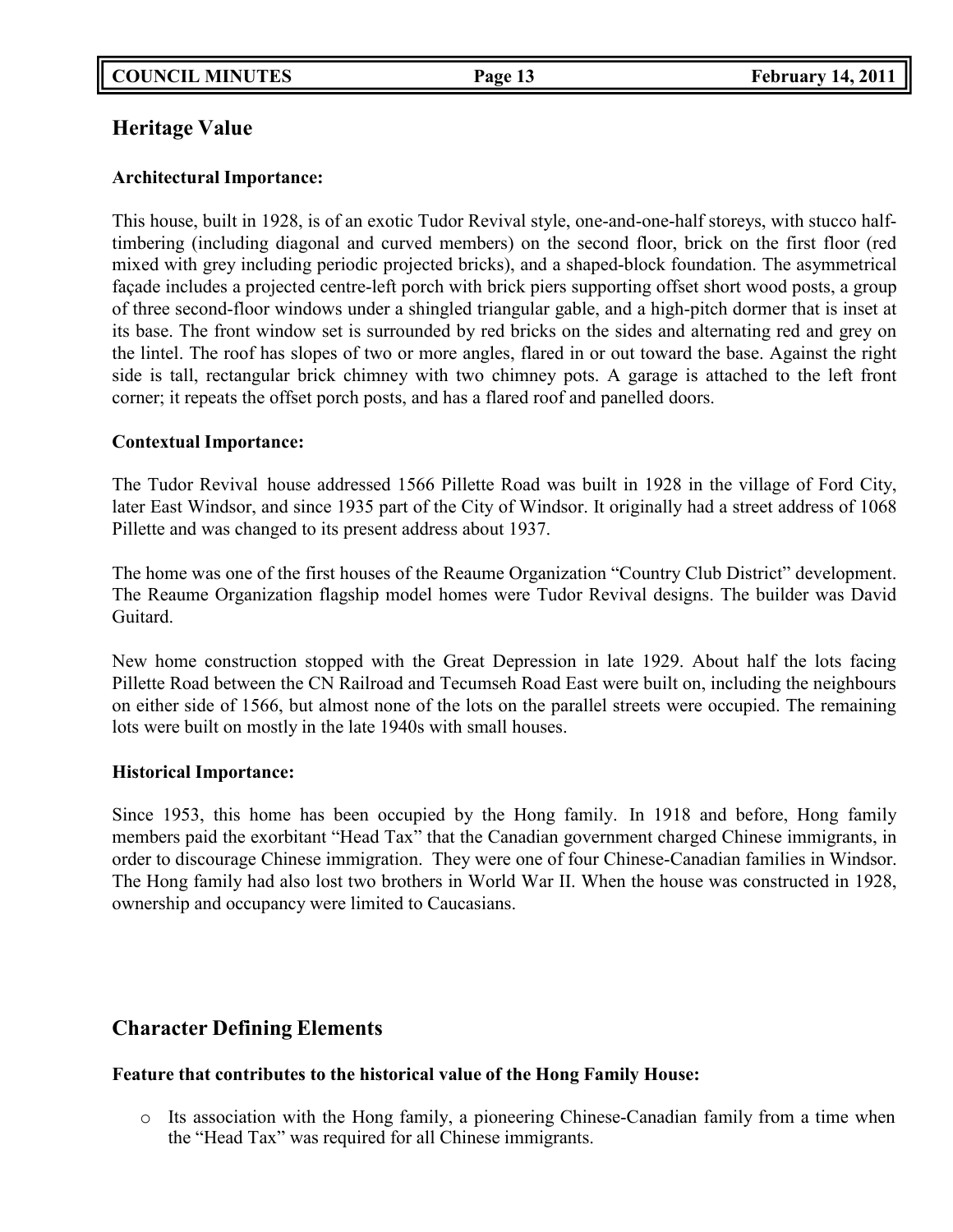|  |  |  | <b>COUNCIL MINUTES</b> |  |  |  |  |
|--|--|--|------------------------|--|--|--|--|
|--|--|--|------------------------|--|--|--|--|

## **Exterior features that contribute to the architectural value of the Hong Family House:**

- o Built in 1928, of an exotic Tudor Revival style.
- o One-and-one-half storeys.
- o Stucco half-timbering (including diagonal and curved members) on the second floor.
- o Brick on the first floor (red mixed with grey including periodic projected bricks).
- o Shaped-block foundation.
- o Porch projected centre-left, with brick piers supporting offset short wood posts.
- o Three second-floor windows grouped under a shingled triangular gable.
- o High-pitch dormer with a pair of windows inset at its base.
- o Roof slopes of two or more angles, flared in or out near the base.
- o Chimney against the right side, brick, with two chimney pots.
- o Garage attached to the left front corner, with offset posts, flared roof and panelled doors.

## **Characteristic that contributes to the contextual value of the Hong Family House:**

o One of the first houses of the Reaume Organization "Country Club District" development, in the former municipality of Ford City.

## *NOTE:* The report of the Heritage Planner dated January 12, 2011 is *attached* as background information.

**CHAIR** 

COMMITTEE COORDINATOR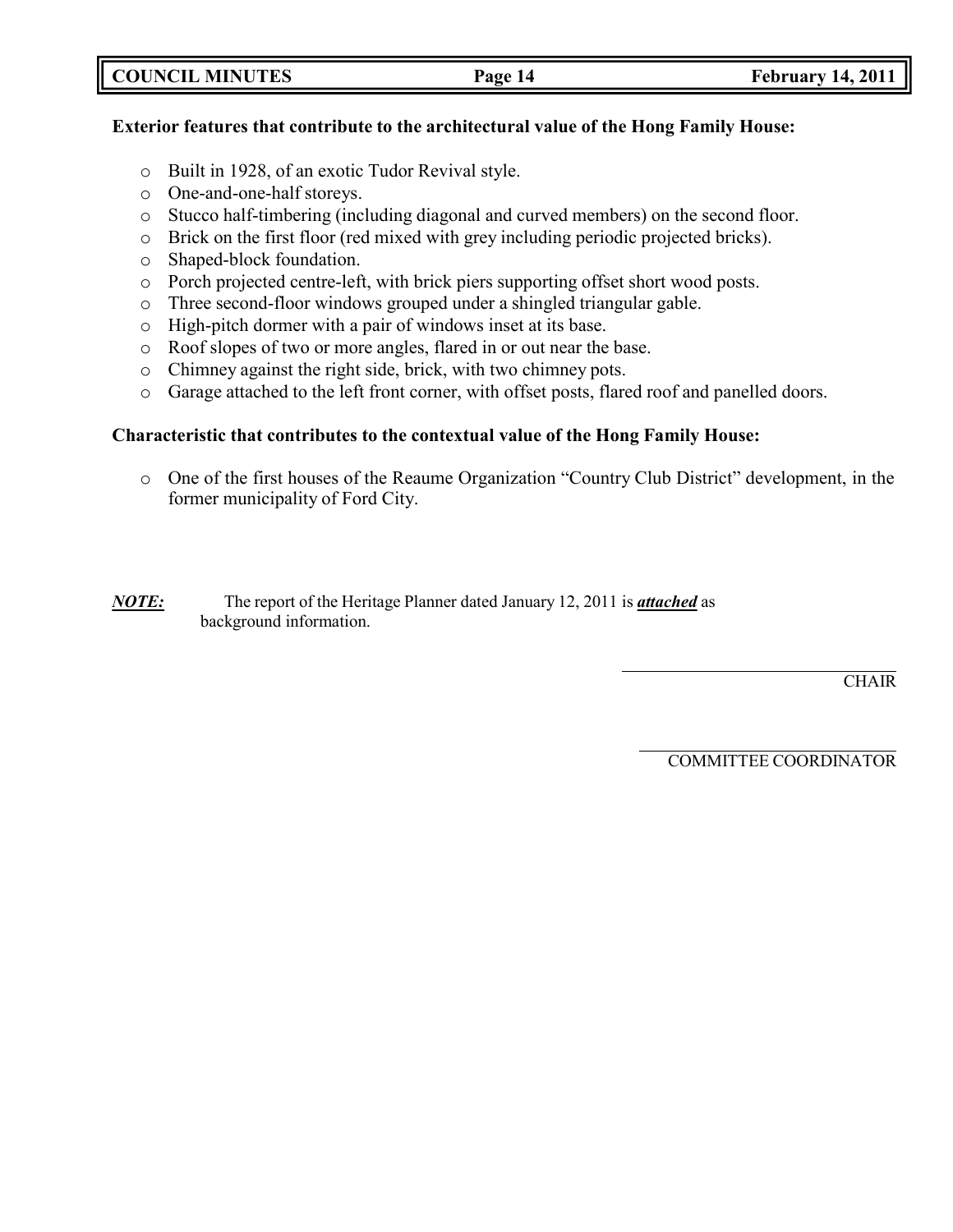| <b>COUNCIL MINUTES</b> |  |
|------------------------|--|
|------------------------|--|

**COUNCIL EXECUTE: COUNCIL EXECUTE: Page 15 February** 14, 2011

**ADOPTED** by Council at its meeting held February 14, 2011 [**M50-2011**] **/SV** Windsor, Ontario February14, 2011

# **REPORT NO. 140** of the **WINDSOR LICENSING COMMISSION**

of its meeting held January 19, 2011

Present: Councillor Ron Jones, Chairperson Councillor Alan Halberstadt Jack Fathers

That the following recommendations of the Windsor Licensing Commission **BE APPROVED:**

Moved by Councillor Halberstadt, seconded by J. Fathers

That the Windsor Licensing Commission **RECOMMEND** making the following amendments to By-law 137-2007:

- Ensure all references to the "deadline schedule" correctly refer to "Schedule 1"
- Ensure references to "fee schedule" correctly refer to "Schedule 2"
- Remove the year 2007 from Schedule 2
- Change "Taxicab-Vehicle" to "Taxicab-Plateholder" and "Livery-Vehicle" to "Livery-Plateholder" in Schedule 1

and **FORWARD** this recommendation to City Council for approval and final disposition in accordance with Decision WLC12/11.

**CHAIRPERSON**

**SECRETARY**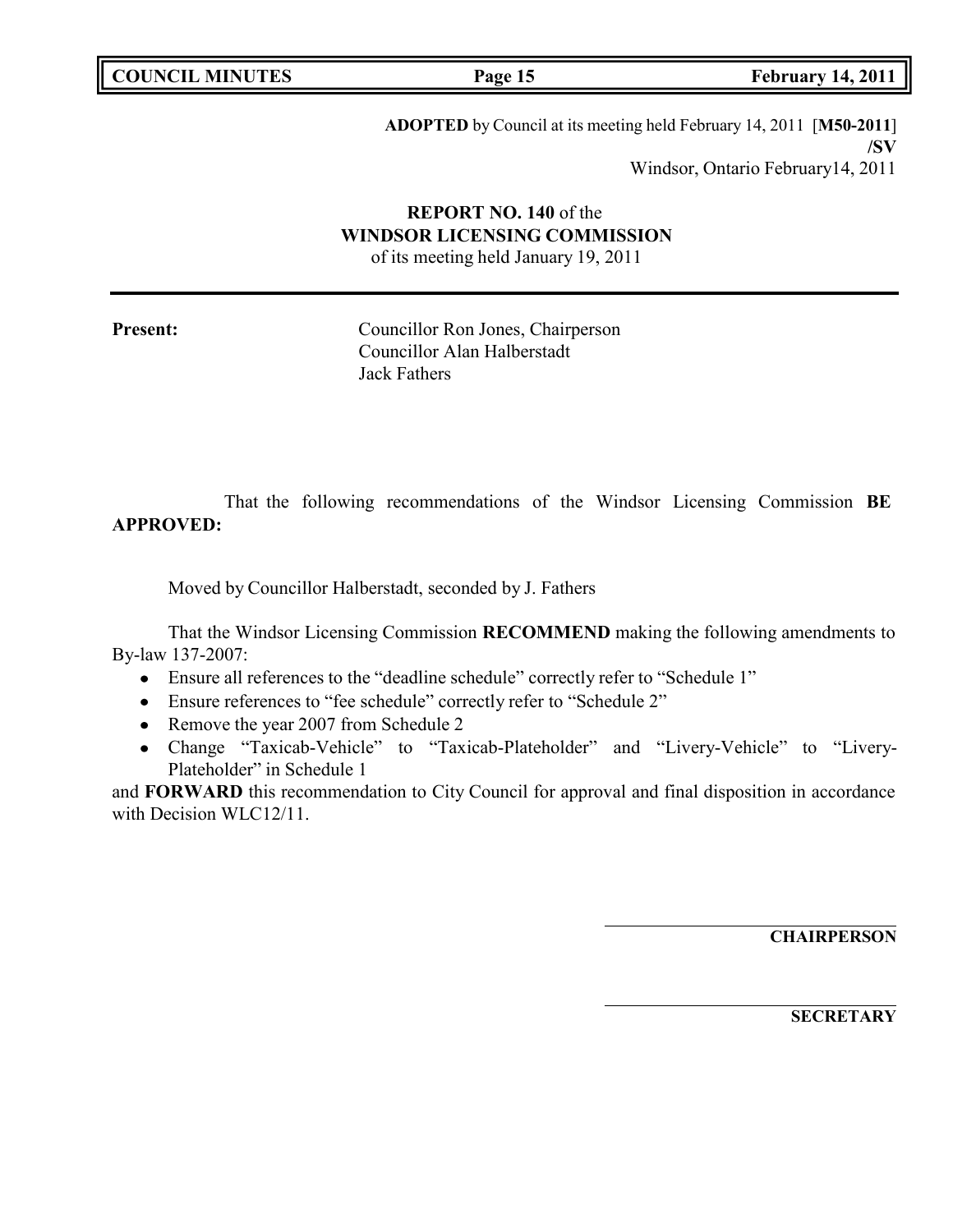**COUNCIL EXECUTE: Page 16 February** 14, 2011

**ADOPTED** by Council at its meeting held February 14, 2011 [**M51-2011**] **/SV** Windsor, Ontario February 14, 2011

# **REPORT NO. 141** of the **WINDSOR LICENSING COMMISSION**

of its meeting held January 19, 2011

Present: Councillor Ron Jones, Chairperson Councillor Alan Halberstadt Jack Fathers

That the following recommendations of the Windsor Licensing Commission **BE APPROVED:**

Moved by Councillor Halberstadt, seconded by J. Fathers

That the Windsor Licensing Commission **RECOMMEND** amending the Public Vehicle Licensing By-law 137-2007 Schedule  $3$  – Livery to remove any references to Class A – Luxury Limousines and **FORWARD** to City Council for approval and final disposition, in accordance with Decision WLC13/11.

**CHAIRPERSON**

**SECRETARY**